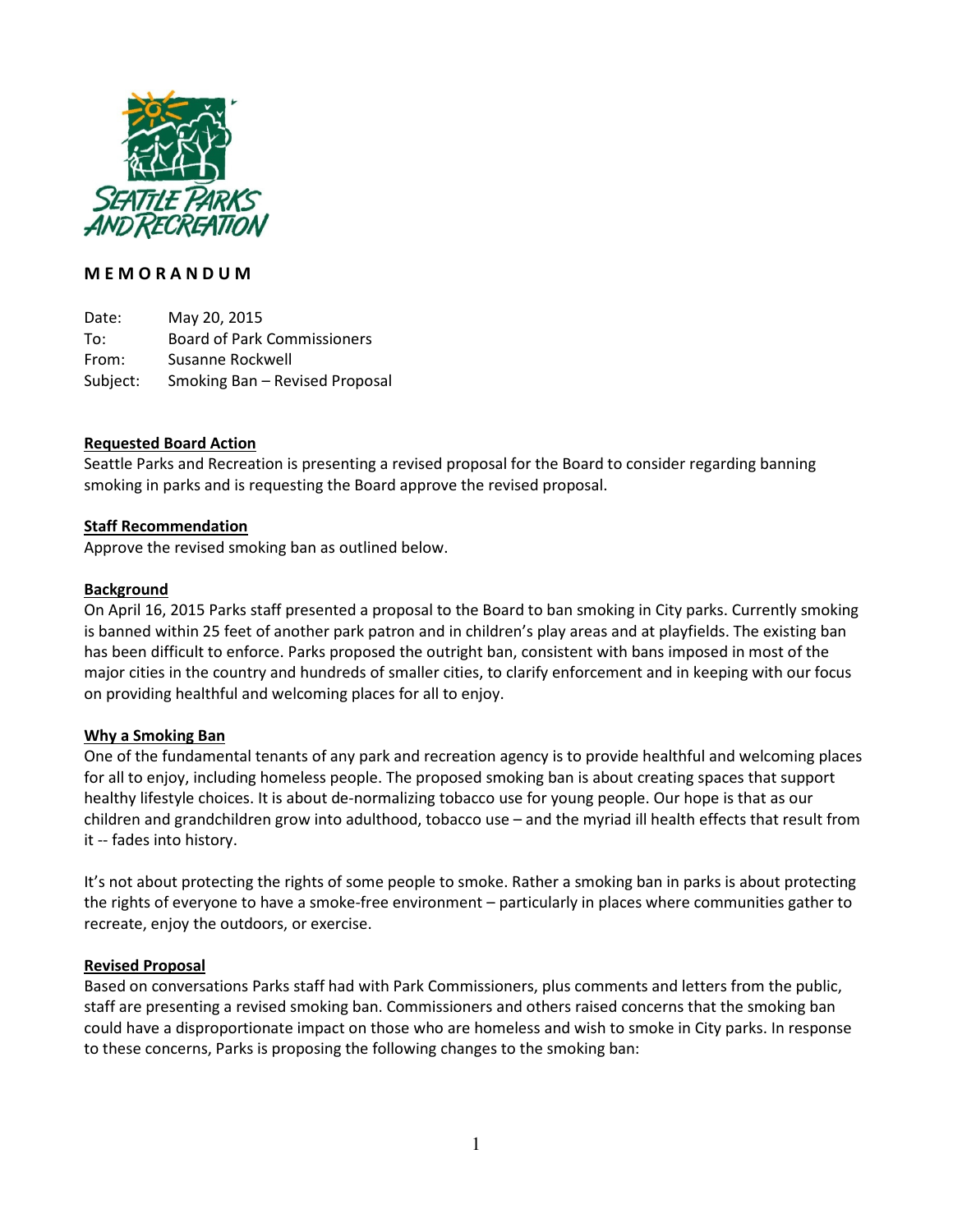- 1. No citation: The revised proposal eliminates the infraction citation (which has a \$27 fee) that was originally proposed as part of the smoking ban enforcement strategy.
- 2. Right to Dispute: We will create a process, through which individuals who wish to can dispute a written trespass warning given for smoking in a park. This process will be included in a public information card to be handed out by either Police or Park Rangers when issuing a written trespass warning for smoking along with information on where one can smoke and information about smoking cessation programs.
- 3. Enforcement Monitoring Committee: Parks will establish an Enforcement Monitoring Committee comprised of 3-4 people, including a member of the Board of Park Commissioners, a representative from the Human Rights Commission and a homeless advocate to review and monitor the impacts of the smoking ban on people of color and homeless people. The committee will meet every 90 days so that any unintended consequences can be addressed quickly.

While these enforcement tools will be in place, enforcement of the smoking ban will primarily be a matter of education. Park Rangers would approach smokers to ask, "Did you know smoking is not allowed in parks?" and provide suggestions on where people can smoke. The next level of enforcement would be a verbal warning. We expect a large percentage of smokers to voluntarily comply with these requests or verbal warnings. The third step would be a written trespass warning which could be disputed via the proposed Right to Dispute process.

# **Smoking Cessation**

Commissioners asked for more information on smoking cessation programs. The majority of public funding for cessation programs has been cut in recent years, and while Seattle-King County Public Health (PHSKC) does not have funding to partner with us programmatically, they are willing to assist Parks with:

- 1. early education,
- 2. training of staff in how to intervene with park users who are smoking, and
- 3. help developing content for the quit resources information cards. (PHSKC does not have funds to print the cards; that cost would have to be covered by the city.)

The resource card would include the Quit Line phone number, specific information about quit resources for people on Medicaid, information on how to sign up for Medicaid, and other known local cessation support systems and networks.

## An example of what an intervention might look like is below:

"You might not be aware, but all Seattle parks are now smoke-free. So I'm going to have to ask you to put your cigarette out and dispose of it safely in the trash can. Or, if you would like to continue smoking, please do so outside the park. Thank you for your understanding."

[While offering to hand the resource card]

"If you are interested, we have a resource card with information about the policy and resources for help in quitting tobacco. There are a lot of free resources available."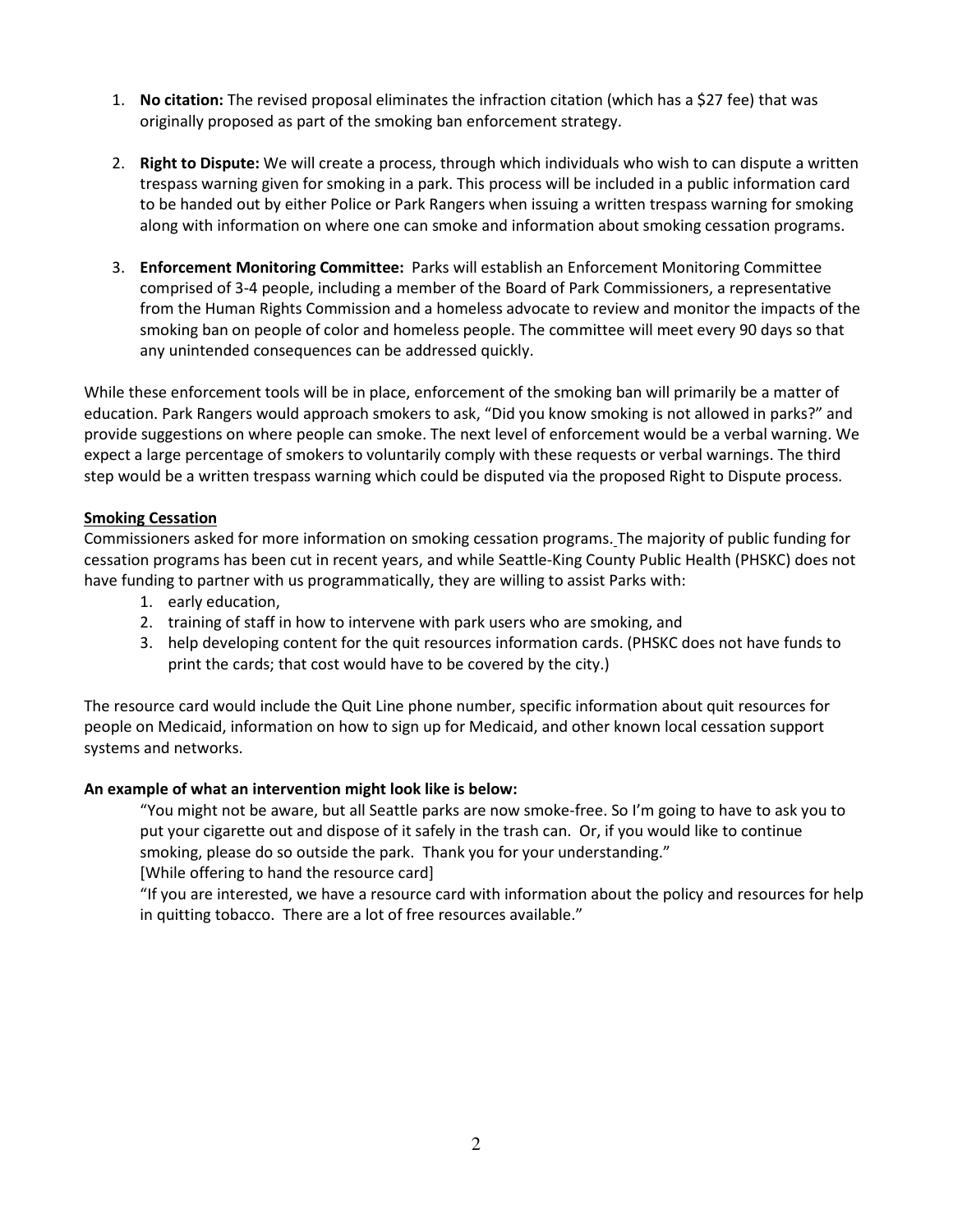## A very draft example resource card is below:



#### What Other Cities are Doing

Commissioners requested additional information about what other cities are doing regarding enforcement of their smoking bans in parks. As noted in the March 19 briefing paper to the Board, the proposed ban on smoking in parks is similar to rules in more than 1,000 other cities and jurisdictions nationwide, including Los Angeles, New York, Boston, Philadelphia, Chicago, San Francisco and Portland. Most cities researched issue civil infractions for smoking, with fees ranging from \$25 - \$1,000 and/or 90 days in jail. Infractions are issued by a variety of city personnel, for example, in San Diego the majority of citations are issued by their lifeguards. Attachment A lists enforcement regulations in a number of cities.